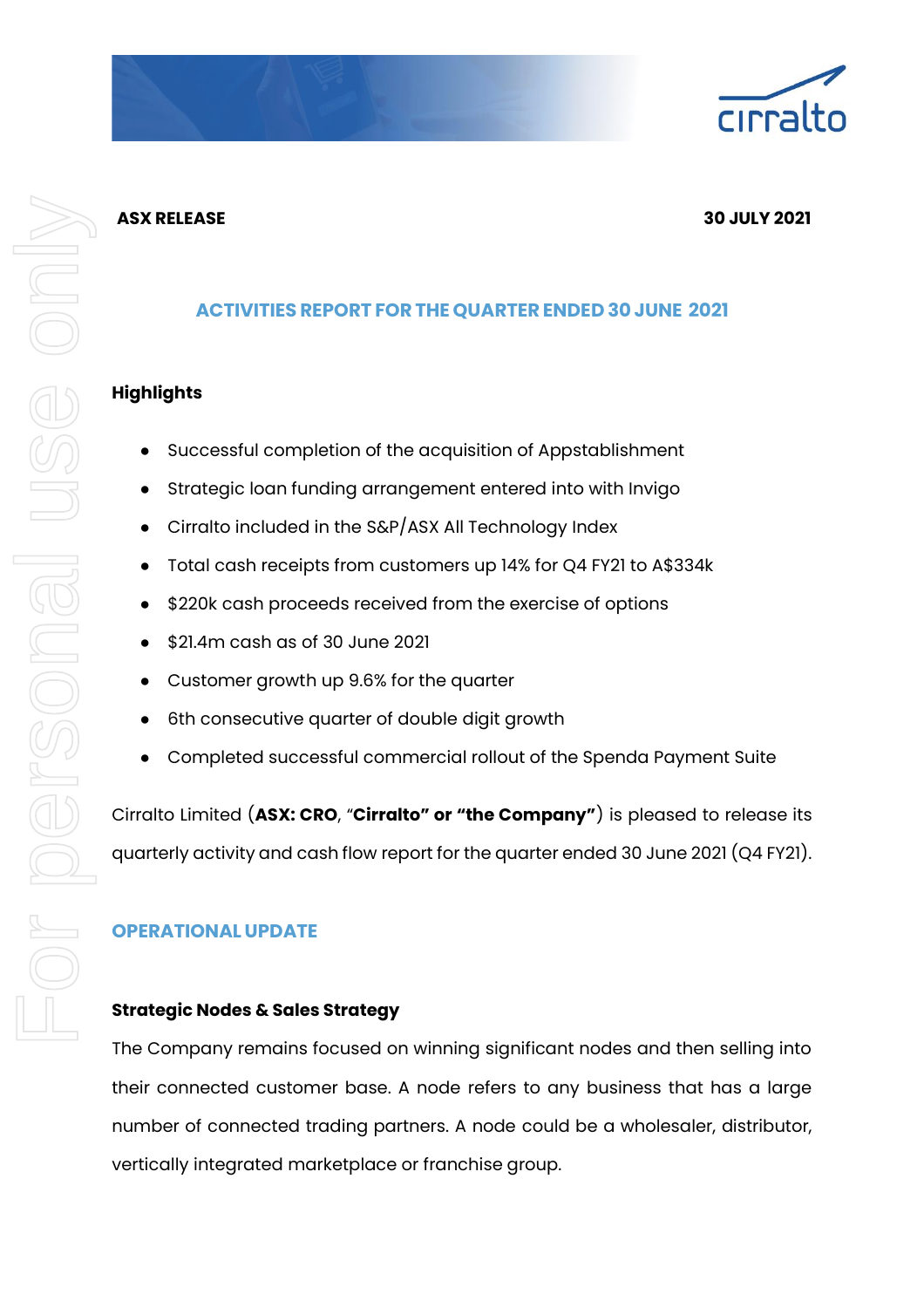Central to the node strategy is the supply of the software solution as a vending machine for payment and trade finance transactions. Each node represents an opportunity to build upon SaaS revenue with services and, most importantly, the sale of cash flow (non-bank lending) and payment products.

The "flywheel effect", of the Spenda platform and its invitation based customer acquisition model is beginning to cut through and as a result, we have had a licensee growth of 9.62% within the June quarter.

#### **Franchise**

The Company has successfully engaged with franchise businesses in the flooring and soft furnishings industry and will be supplying a variety of debt and payment services. The structure of the transactions will be designed to deliver supply chain finance and payments solutions that will enable the franchisee businesses to achieve early settlement discounts from its supply line, and standardising pricing on payment services that together provide a compelling return on investment to the network.

The delivery of these transactions is a key building block in the Company's node strategy and will act as a standardisation model for other transactions currently being contemplated by the Company in this area.

## **Agri-Business**

During the quarter the Company announced its plan to develop core revenues in the agricultural sector. On the back of these activities, the Company entered into a strategic relationship with Fresh Supply Co as a referral partner. The commercialisation of this agreement will enable the Company to tackle the agricultural sector through Fresh Supply Co's established network of more than 20 livestock, grain and fruit and vegetable farmers. The companies are currently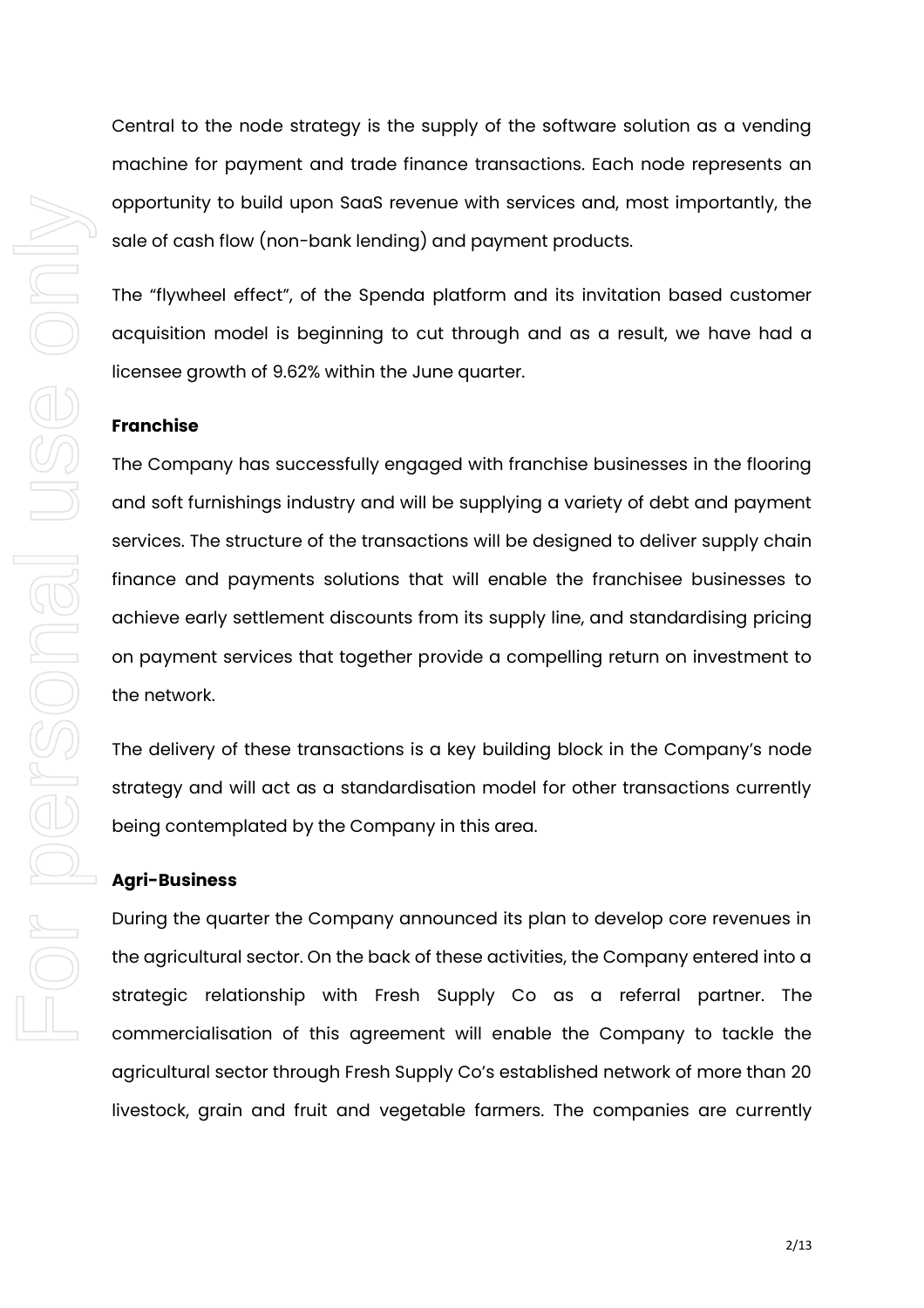working on a strong pipeline of opportunities in payments and non-bank lending presenting material revenue-generating opportunities for Cirralto.

The parties will work collaboratively across their respective mutual relationships with MasterCard.

#### **Tech**

The tech channel is focused on the delivery of the Company's Spenda Payment Services (**SPS**) technology to other software and marketplace companies. The SPS that have been won involve the supply of the Company's:

- Pay Now / Pay Later check out widget this enables marketplaces to administer payments and offer terms of trade online to buyers that extend credit from cash-on-order (pay now) to pay in 30 days (standard business to business terms of trade).
- Trade Finance and Line of Credit services via API this enables software companies to monetise their customer's receivables and payables ledgers at the point of activity.

Commercial partnerships with technology companies is an increasing focus of the Company as it scales the SPS core offering.

#### **Fashion**

The Company expanded its footprint in the fashion sector through the engagement of an Australian online clothing marketplace that connects wholesalers with retail outlets. Cirralto has been engaged to solve transactional inefficiencies and provide more secure and convenient payment processing with the added benefit of introducing Buy-now, Pay-later payment options.

This transaction connects a number of core services and enables the broad delivery of a tech solution in a vertical segment where the Spenda system has broad application.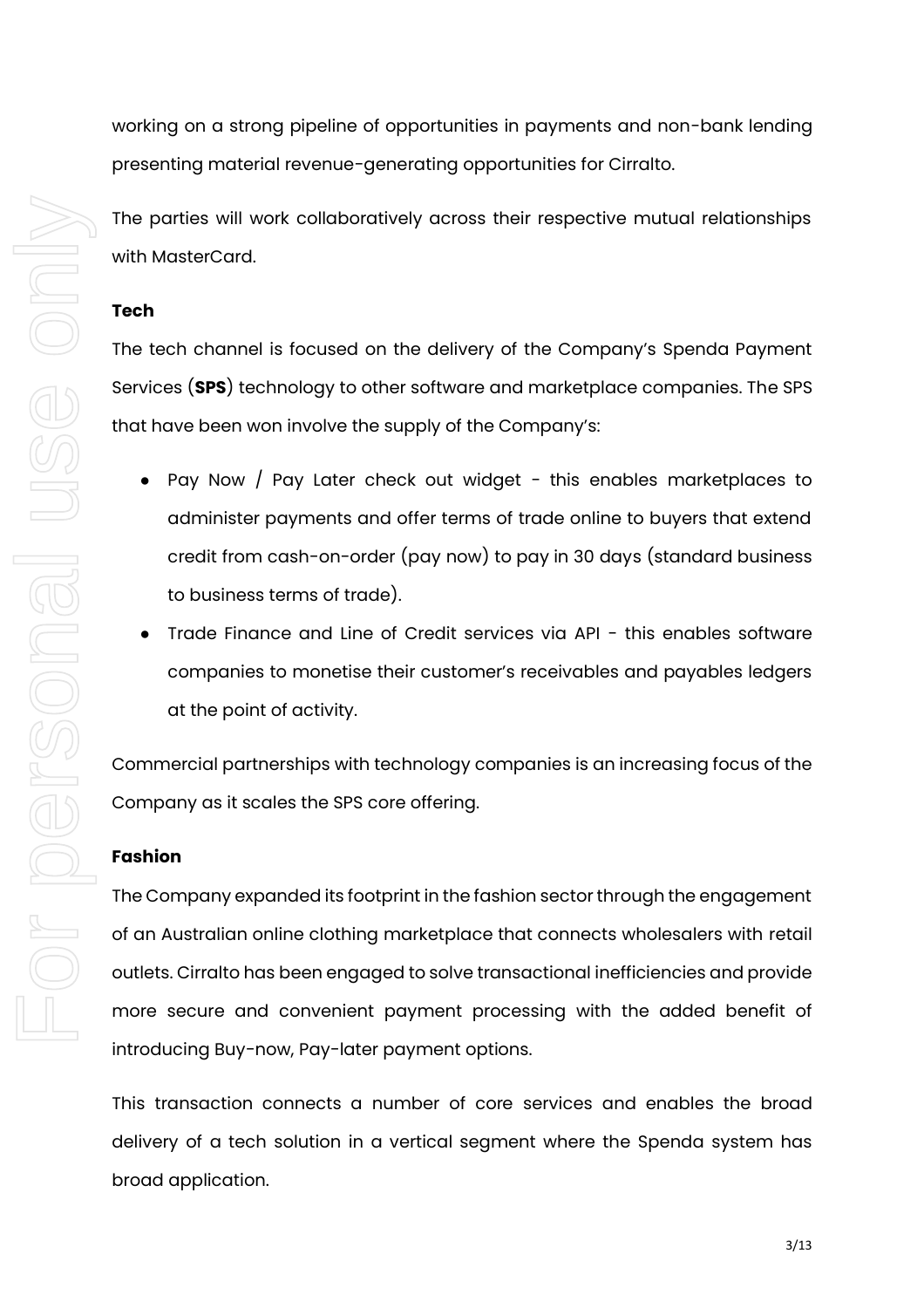## **Automotive**

Following the launch of the SpendaService, the Company began working with early adopters and partners to roll out its solution combining both software and payment services. The Company is leveraging its long term relationships in this segment to establish a baseline customer base of up to 100 locations throughout the remainder of 2021.

#### **Sales Strategy**

Against this backdrop of expanding target segments and new business initiatives, the Company has restructured its sales activities and made key recruitments within its Sydney team.

These key recruitments will provide valuable resources across the sales landscape as we focus on scaling out the core business.

# **CORPORATE AND FINANCIAL UPDATE**

#### **Acquisition of Appstablishment**

As announced on 20 May 2021 and following overwhelming support from shareholders, the Company completed the acquisition of Appstablishment Software Group Pty Ltd (**Appstablishment**), the Company's long term licensing collaborative partner. The acquisition was an essential step in the Company's development and ambitions to align its technology assets and provide a platform for institutional support.

Cirralto benefits from directly owning the proprietary software and Intellectual Property (**IP**), including the core product, Spenda, both domestically and internationally. The acquisition of Appstablishment removes licencing fees and duplicated overheads, enabling Cirralto to offer its Software as a Service (**SaaS**)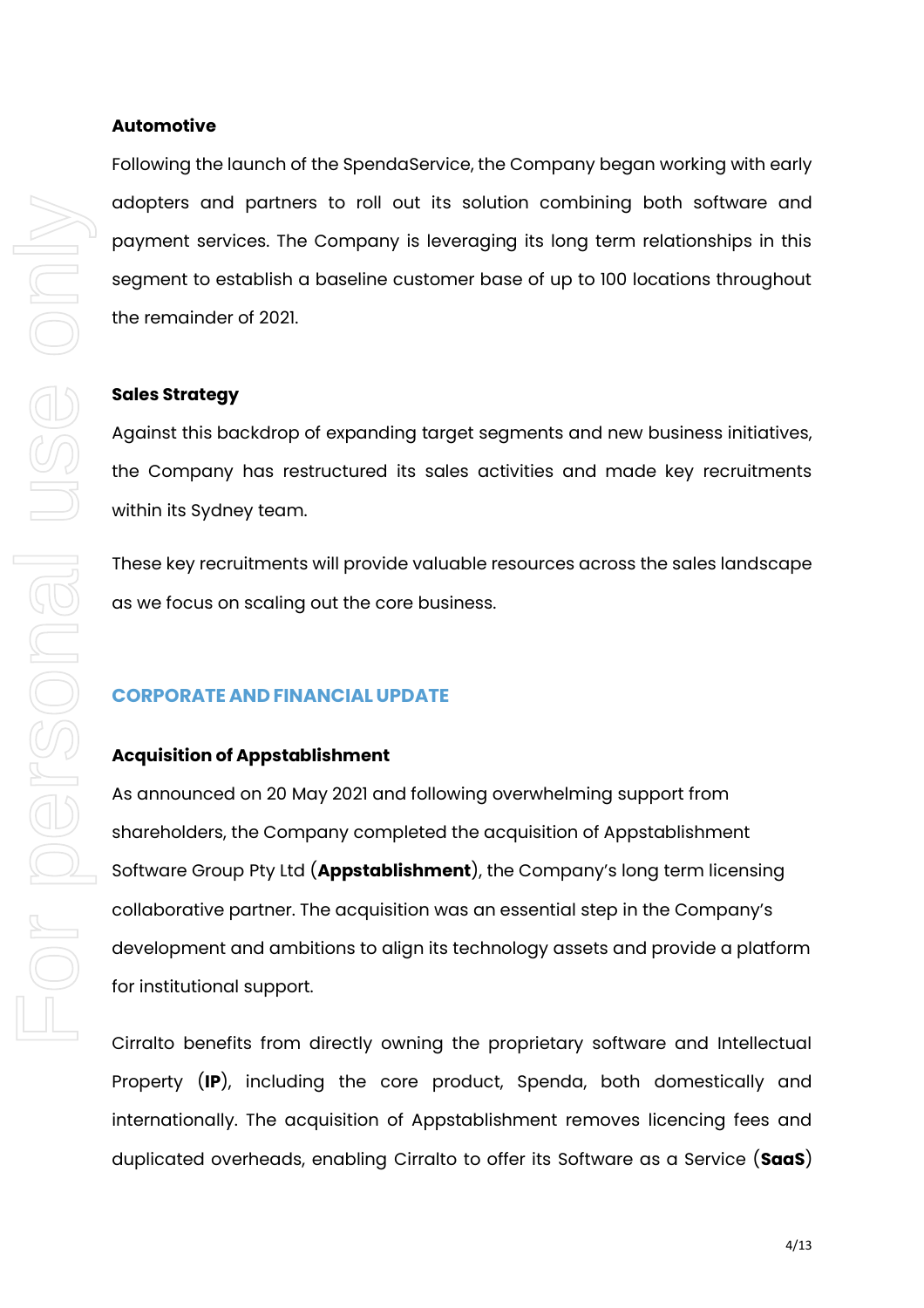For personal use only For personel use onni

and payment services at a very competitive market rate, reducing pricing inflexibility as a barrier for growth.

Appstablishment was founded in July 2001 with the goal of building software that connects people and businesses in a digital ecosystem. The software that drives Spenda, is the result of this goal and is the outcome of more than ten years in software development to support system integrations and payments.

In addition to acquiring the core IP, Cirralto also gained a considerable technology uplift with, the addition of a ready-made, robust development team that works cohesively with the existing business resources, and control of both the product roadmap and the development tempo, these being critical components in an agile business and ones that enable the Company to deliver on business opportunities.

The acquisition delivered three major outcomes:

- **Team resources -** The addition of a team that has 20+ years of experience working together, developing software and commercialising it;
- **Pricing autonomy and margin control -** The extinguished license agreement removes all fixed cost constraints that were an impediment to the Company's competitive positioning; and
- **Intellectual Property -** Being the Spenda & Synk'd software, know-how and capabilities that are the vending machine for Cirralto Payments technology.

# **Invigo Acquisition and loan funding arrangement: Non-Banking Lending Strategy**

Throughout the quarter, the Company collaborated with the board and shareholders of Invigo Pty Ltd (**Invigo**), to develop an acquisition framework that both parties believe to be highly synergistic and act as a clear commercial catalyst to grow the combined entities financial technology. This was underpinned initially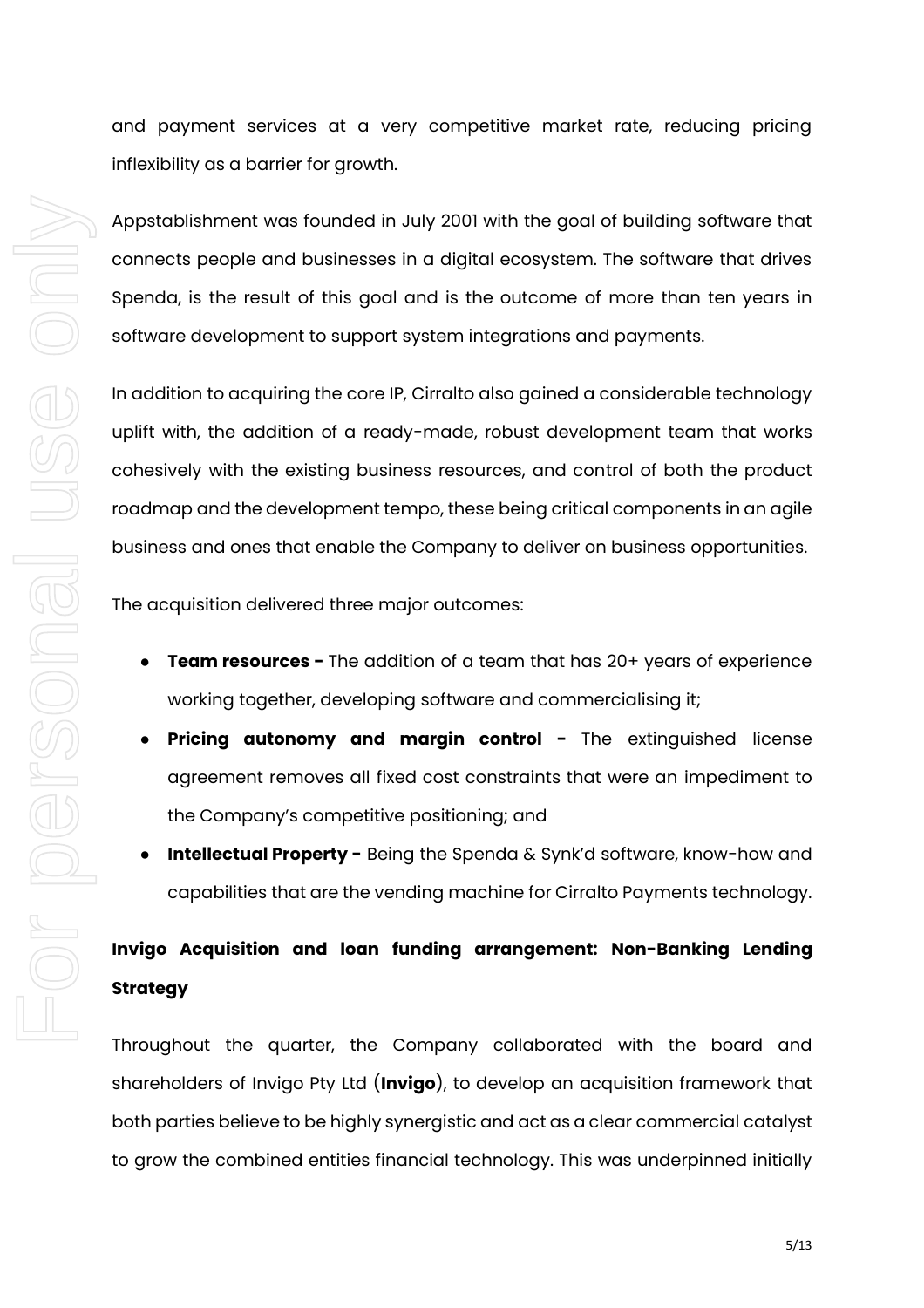by the provision of a strategic loan from Cirralto to Invigo, to enable Invigo to expand its available debt capital from senior funders.

Subsequent to the quarter-end and as announced on 5 July 2021, the Company signed and executed a binding Share Sale Agreement to acquire 100% of the issued capital of Invigo. The acquisition was completed on 23 July 2021.

The acquisition is expected to unlock multiple commercial opportunities, drive revenue growth and provide opportunities for Cirralto to deploy its Spenda products across Invigo's customer base.

The acquisition will also allow the Company to:

- Reduce administration costs through the consolidation of credit and risk management into a single team. This will enable a single credit approach for both payment and non-bank lending services;
- Expand and maximise the margin from the point of activity trade finance services of the Company by delivering multiple options to customers and their trading partners to pay and get paid within the Spenda platform;
- Embed additional functionality to the Spenda suite, including buy now, pay later and pay by instalment options that enable the Company to further monetise its existing technologies; and
- Enable the creation of AML / KYC economies of scale.

## **Inclusion in the S&P Dow Jones Index**

In June the S&P Dow Jones Index announced their 2021 Quarterly Rebalance. This included changes in the S&P/ASX indices as a result of their June quarterly review that added Cirralto to the All Technology Index effective from 21 June 2021. Inclusion in the All Technology Index, which features Australia's leading and emerging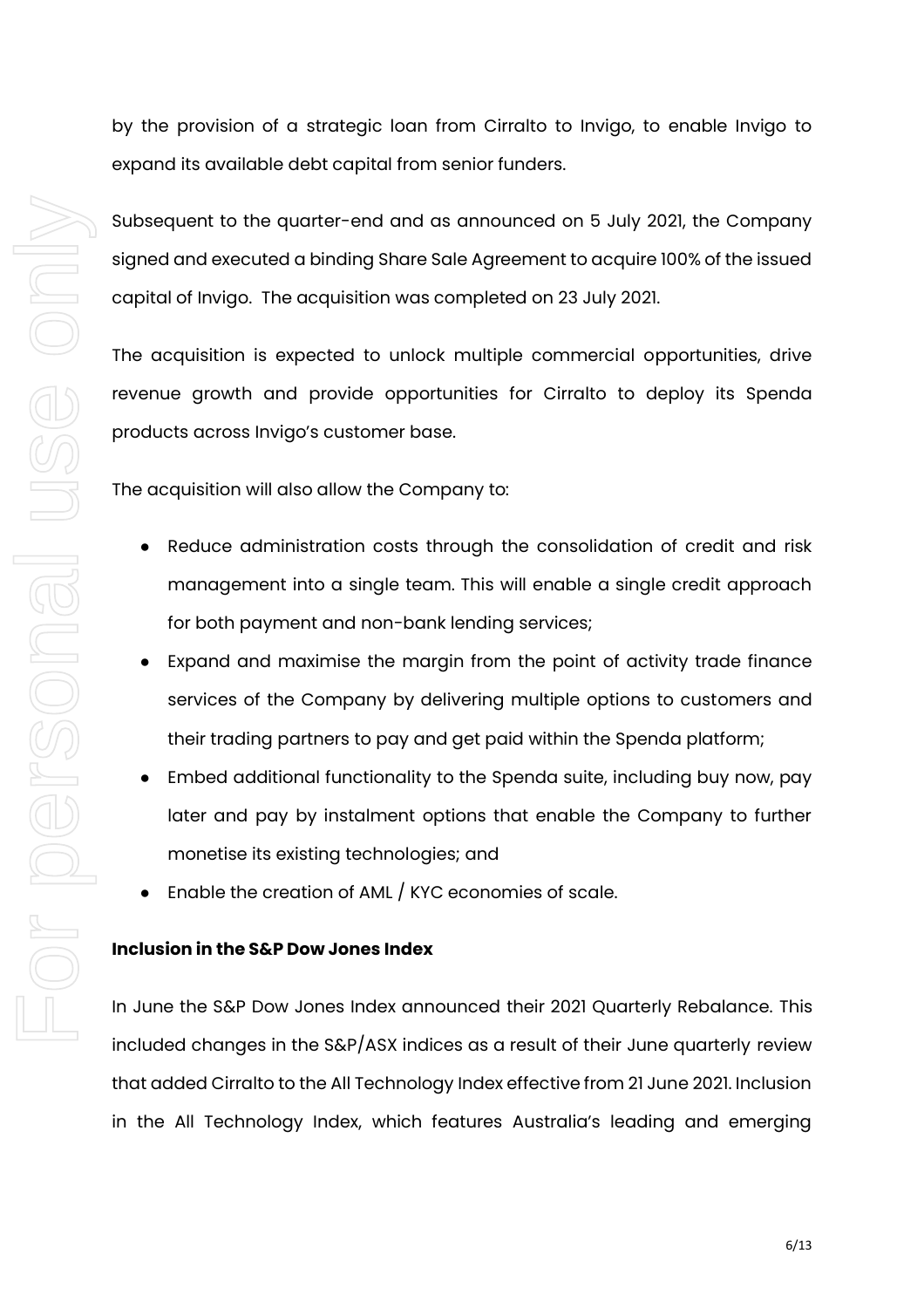technology companies, is a significant achievement for the Company and one that recognises the Company's growth, software capabilities and upward momentum.

## **Financial Position**

During the quarter the Company continued to successfully onboard new customers across multiple market segments. The Company's primary focus was on developing customer segments that can deliver long term sustainable growth and layered recurring revenue.

Cash receipts from customers continue to grow quarter on quarter, with cash receipts for this quarter being \$334k, representing a 14% increase on the prior quarter, as depicted in the below graph. This resulted in a closing cash position of \$21.4m as of 30 June 2021.



Payments totalling \$73,349 were paid directly to Mr Adrian Floate (Managing Director) in relation to directors' fees and superannuation on directors' fees.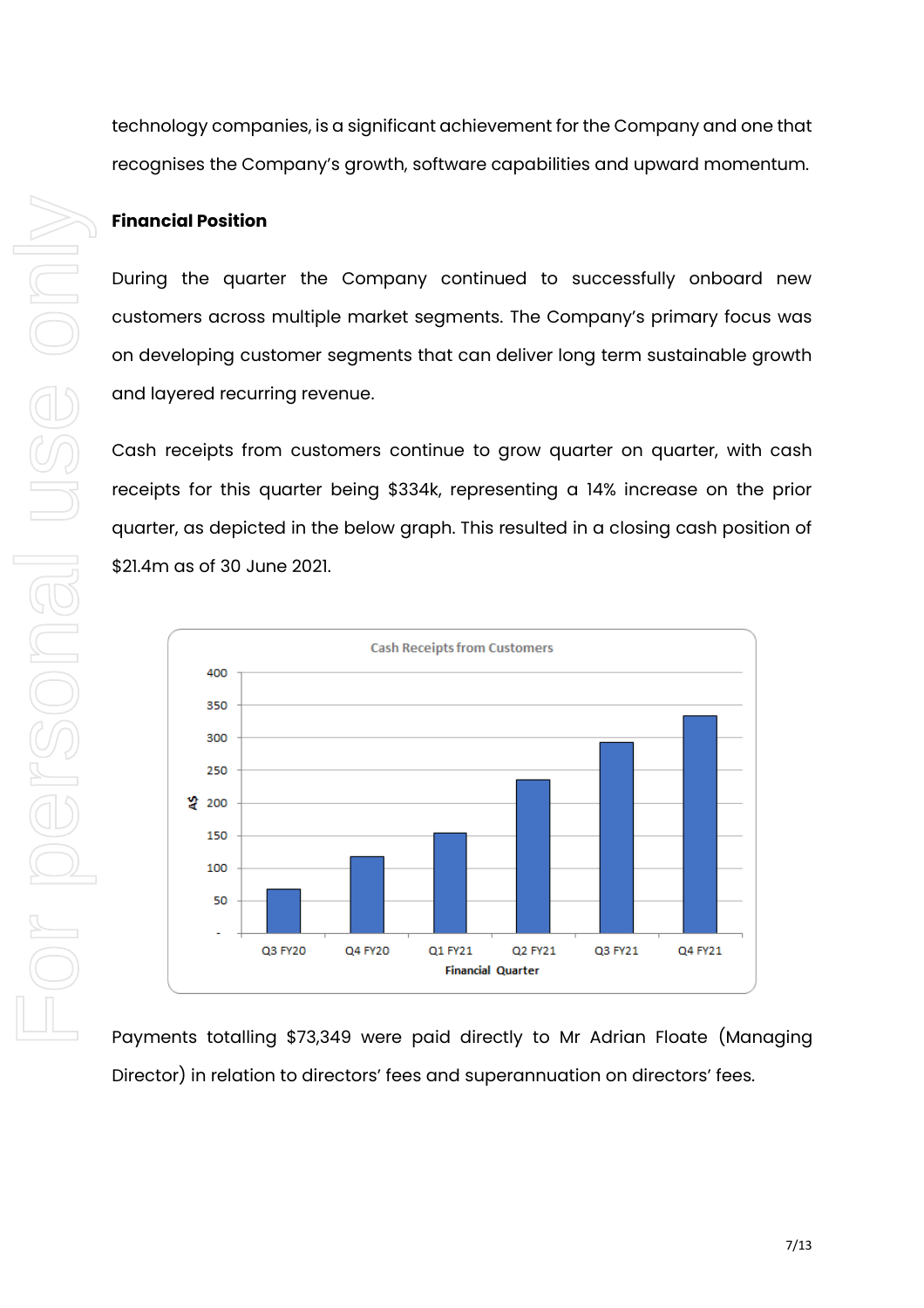Payments totalling \$930,000 were paid to Appstablishment Pty Ltd, a Company related to Mr Adrian Floate, prior to the acquisition of the Company as noted above on page 1, for the purpose of working capital.

Accrued costs of \$7,500 were recorded in relation to directors' fees for Mr Peter Richards, and remain payable as at 30 June 2021.

Accrued costs of \$7,500 were recorded in relation to directors' fees for Mr Howard Digby, and remain payable as at 30 June 2021.

Accrued costs of \$7,500 were recorded in relation to directors' fees for Mr Stephen Dale, and remain payable as at 30 June 2021.

No other related party transactions occurred during the quarter ended.

## **Summary of operating expenditure incurred on business activities**

The operating expenditure for the June 2021 quarter is summarised as follows:

|                                           | \$'000 |
|-------------------------------------------|--------|
| Product manufacturing and operating costs | 35     |
| Advertising and marketing                 | 73     |
| Leased assets                             | 3      |
| Staff costs                               | 513    |
| Administration and corporate costs        | 711    |
|                                           |        |

# **PRODUCT DEVELOPMENT**

# **Highlights**

- The commercial rollout of the Spenda Payment Suite
- The successful release of SpendaService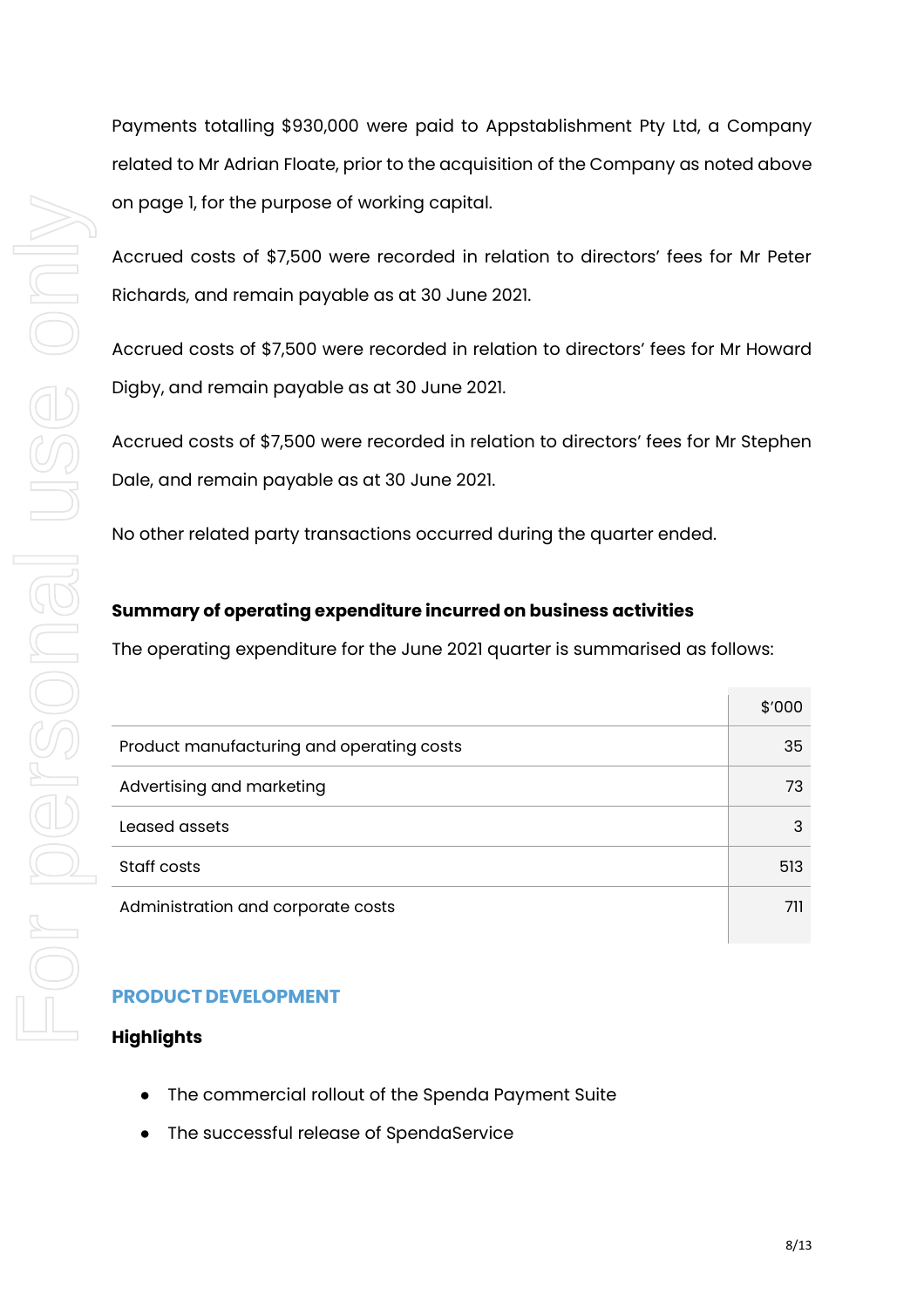#### **The commercial rollout of the Spenda payment suite**

During the quarter the Company successfully upgraded its Spenda Payment Services. The upgrade included several new features and capabilities that improve the utilisation of BPSP / BPA capabilities and enhanced support for bank account to bank account. These improvements were firmly focused on supporting future scale in payment and cash flow services.

This new functionality changes the size of the customers that the Company can pursue, from small and medium businesses to distribution chains and national providers, while also increasing the speed and scale that a customer can onboard.

#### **SpendaService Release**

As unveiled, at the Company's EGM during the quarter, the Company released a version of the core SpendaPOS system specifically targeted to the automotive industry. SpendaService is a fully integrated iPad based Service Management and Point Of Sale application targeted to small to medium independently owned mechanical workshops or franchise groups.

## **FUTURE FOCUS**

## **Highlights**

- Establishing the Company's debt capital base; and
- Continual review and assessment of potential acquisition opportunities

As the Company rolls out its payments and non-banking lending services and digests its recent acquisitions, the Company is looking forward to executing upon key strategies to meet its growth opportunities.

These include:

1. Establishing debt capital facilities for non-lending purposes;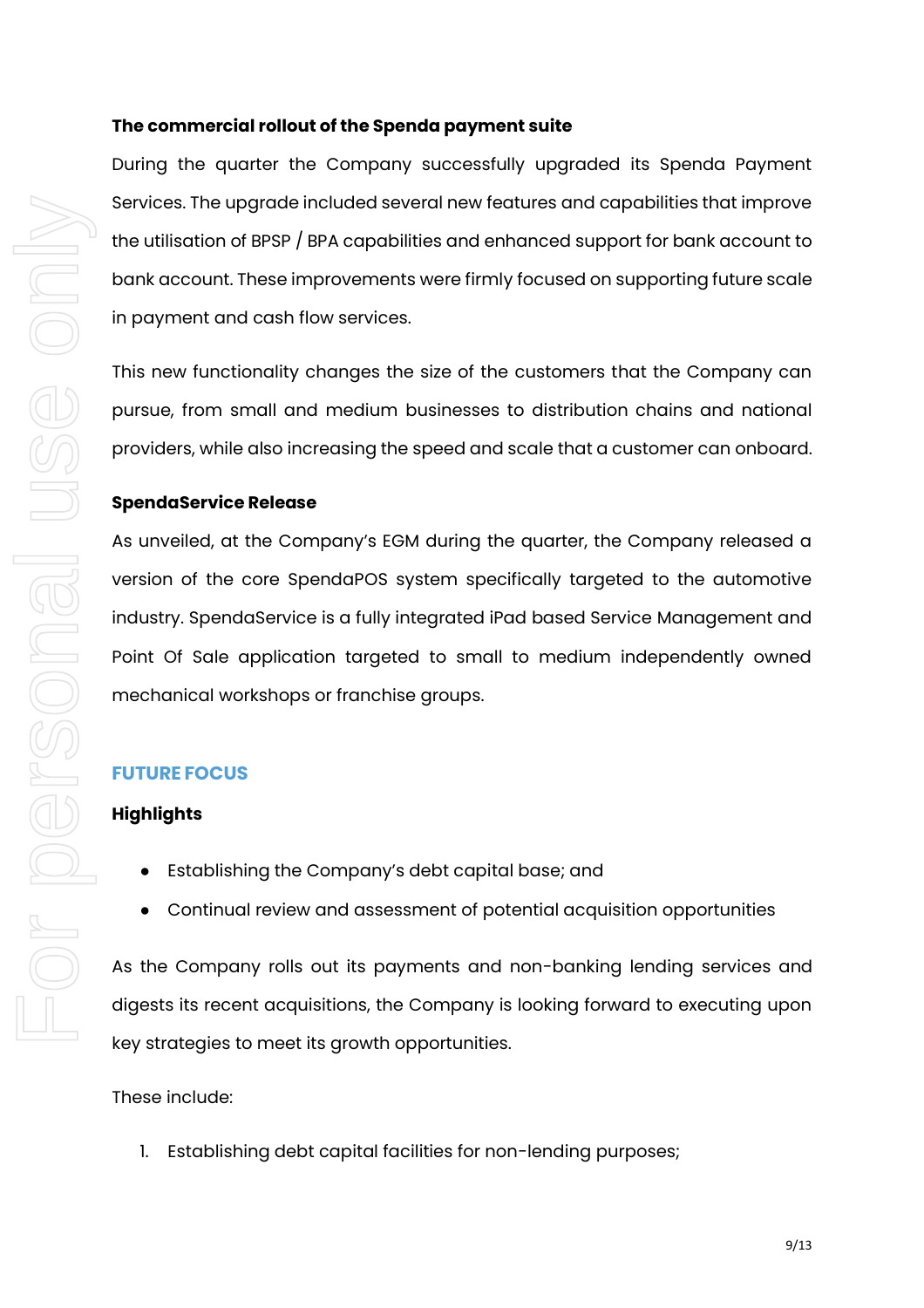- 2. Further execution of the node & spoke strategy in tech, automotive, franchise and agriculture.
- 3. Identity-driven customer boarding;
- 4. Expansion of customer service and credit teams to support demand;
- 5. Consolidation of credit processes for payments and non-bank lending;
- 6. Assessing further potential acquisitions of assets, IP and customers bases to further leverage the Company's core business; and
- 7. Completion of works to enable the delivery of commercial agreements under recently signed deals with Mastercard and Fresh Supply Co.

#### **Establishment of a Debt Warehouse**

The acquisition of Invigo and the blending of our customer bases, coupled with Cirralto's recent customer and referral agreements, has resulted in the Company needing to establish a debt base for on-lending purposes.

The Company is currently executing plans to establish a debt warehouse to support demand for its payment and non-bank lending services across the AgriBusiness, Tech and SpendaCollect channels. The establishment of a debt warehouse will be a major enabler for future revenue as the Company unpacks its Spenda technologies in the market.

Cirralto's Managing Director, Adrian Floate, said: "This has been a transformational quarter for the Company. We are commercialising several products in five major verticals that are enabling us to attack the addressable market of late payments that in Australia alone is worth more than \$A110B. We have established critical building blocks during the June quarter that will allow us to grow sustainably. We were really pleased to achieve our sixth consecutive quarter of double-digit growth. We are extremely well-positioned to capitalise on the significant opportunities that lie ahead of us in FY22 and beyond."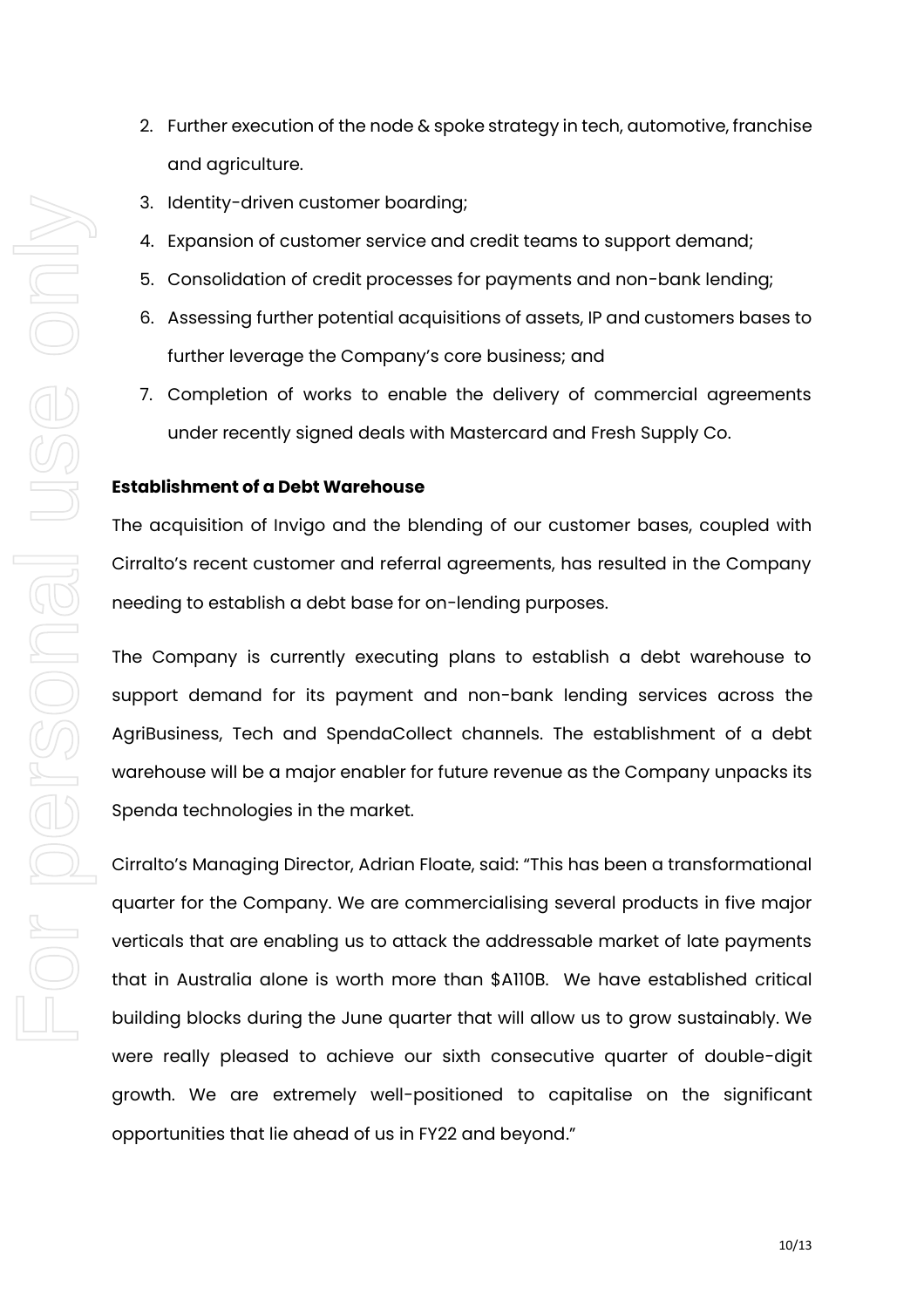- ENDS -

cirralto

# **About Spenda**

Spenda is a feature-based payments product that integrates business processes that happen before and after the payment event adding value up and down the supply chain to consumers, retailers, wholesalers and manufacturers. The product delivers value with digital collaboration that removes the start / stop out of the quote to payment lifecycle, linking any buyer and seller together so they operate from one single version of the digital truth.

Spenda delivers a fully integrated digital payment and business software solution that enables businesses to transform with fast, error-free digital efficiency. We're on a mission to fundamentally change the way people do business by delivering digital tools that streamline business processes and improve efficiency and payment **payment provides provided payment provided provided provided provided provided provided provided provided provided provided provided provided provided provided provided provid** 

The Spenda solution includes real-time digital business payment services, debt collection software, a dynamic POS and inventory management system, eCommerce and catalogue sharing, as well as service management solutions – all of which can seamlessly integrate into any existing accounting, financial or ERP management system.

11/13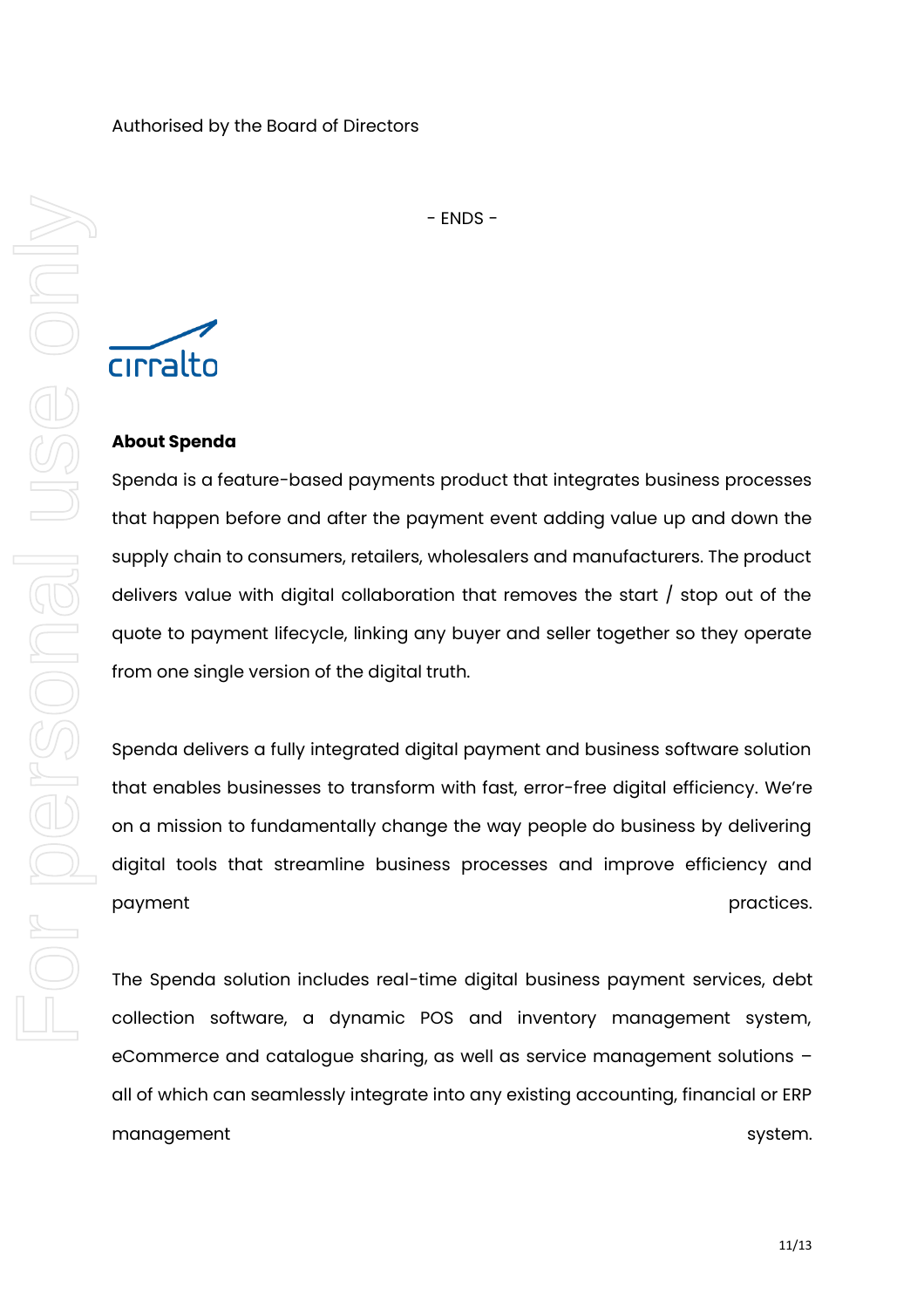Our engine can push and pull business data such as debtors, creditors, inventory and transactions (purchase orders, invoices, credit notes, etc.) in real-time or based on user-driven events. We allow businesses to do the job once, with no double data entry and removes manual, paper-based processes that are timeconsuming and prime to errors.

#### **About Cirralto**

Cirralto Limited (ASX:CRO) is a transaction services business supplying industries with a broad range of B2B payment services, digital trading software and integrated solutions. Our goal is to convert eft payments to card payments utilising the BPSP engagement coupled with our payments collaboration framework. Our competitive advantages deliver customers end-to-end e-invoicing integration, rapid ordering, digital trust and automated reconciliation.

Cirralto supplies its customers a recipe of integrated software to create a vertical market standard operating environment (SOE) that enables the effective and seamless transfer of data from multiple, disparate software systems in one standardised technology solution, such as SpendaRetail. Cirralto has licensing agreements with third-party software vendors that enable it to provide integrated SOE solutions to its customers.

For investors seeking information on the Company's activities that relate to marketing, customer events and other acknowledgement of customer activities, this information will be posted to the Company's news section of the website and on social media channels with the handle #getSpenda, active on Twitter, LinkedIn, Instagram and Facebook.